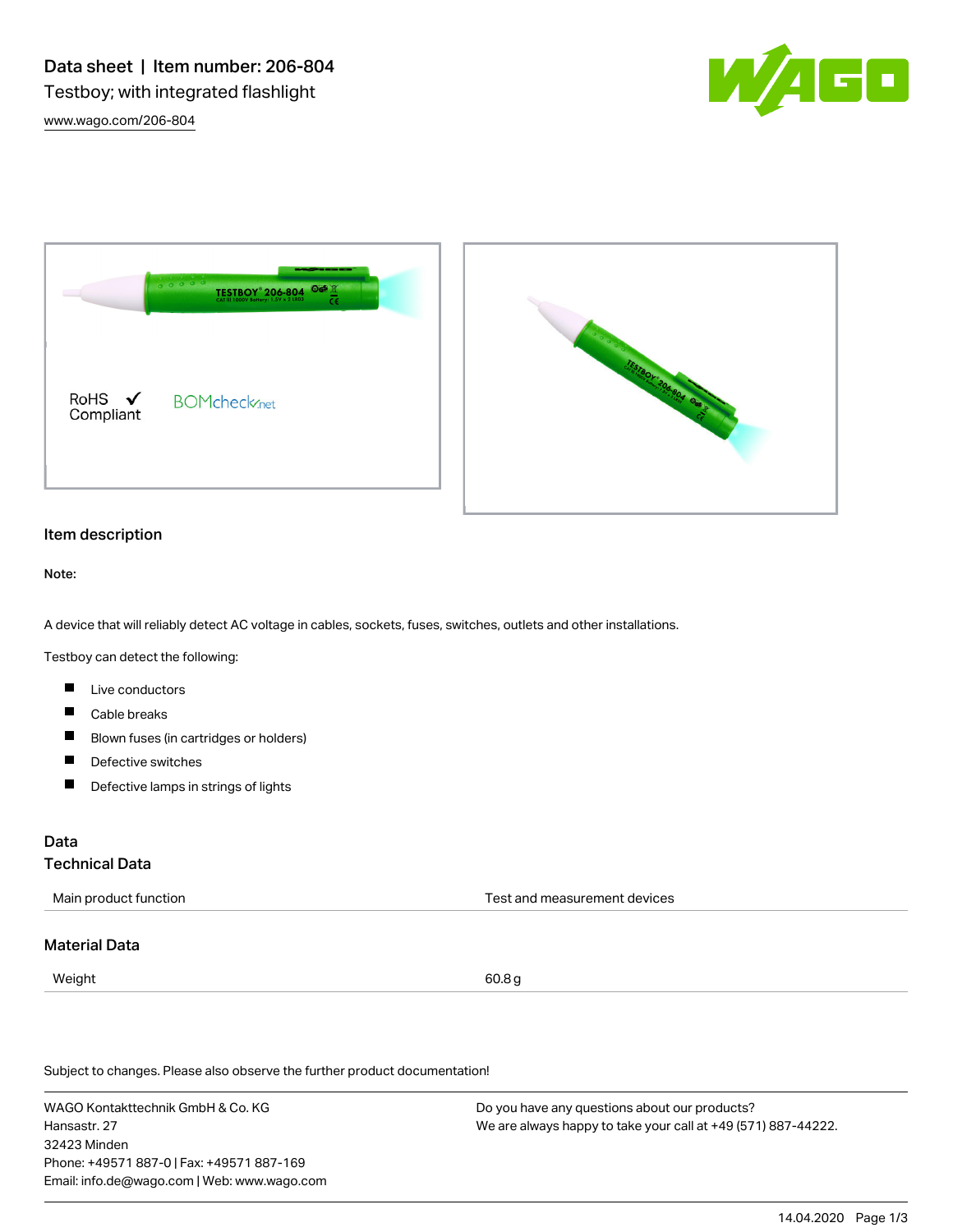

# Commercial data

| Product Group      | 14 (Tools)    |
|--------------------|---------------|
| Packaging type     | <b>BOX</b>    |
| Country of origin  | <b>CN</b>     |
| <b>GTIN</b>        | 4017332612395 |
| Customs Tariff No. | 90303370000   |

# Counterpart

| <b>Downloads</b> |              |         |          |
|------------------|--------------|---------|----------|
| Documentation    |              |         |          |
| <b>Bid Text</b>  |              |         |          |
| 206-804          | Feb 19, 2019 | xml     | Download |
| GAEB X81 - Datei |              | 2.6 kB  |          |
| 206-804          | Sep 19, 2017 | doc     | Download |
| doc - Datei      |              | 24.1 kB |          |

#### Installation Notes

Subject to changes. Please also observe the further product documentation!

WAGO Kontakttechnik GmbH & Co. KG Hansastr. 27 32423 Minden Phone: +49571 887-0 | Fax: +49571 887-169 Email: info.de@wago.com | Web: www.wago.com

Do you have any questions about our products? We are always happy to take your call at +49 (571) 887-44222.